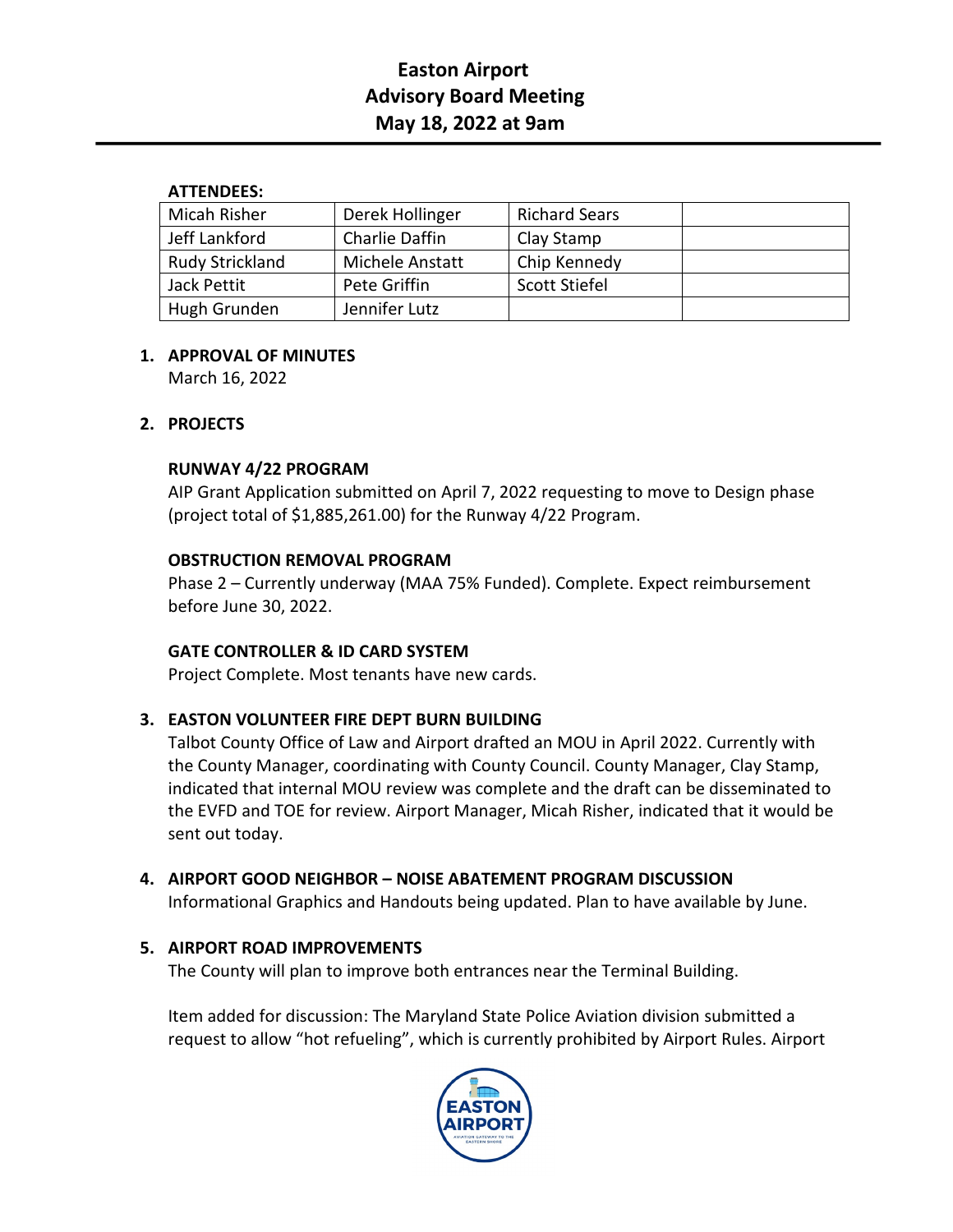# **Easton Airport Advisory Board Meeting**

# **May 18, 2022 at 9am**

Manager, Micah Risher, will research the with County Legal, Titan Fuel Supplier, and Airport Insurer. Advisory Board gave no recommendation.

#### **6. BUSINESS DEVELOPMENT & MARKETING**

Updates from Business & Marketing Coordinator, Mr. Jeff Lankford

#### **7. AIRPORT MAINTENANCE UPDATE**

Updates from Maintenance Director, Mr. Chip Kennedy

#### **8. COMMUNITY OUTREACH**

Classic Cars "Cruise In" – May 15, 2022 Easton Airport Day – October 8, 2022

#### **9. AIR TRAFFIC OPERATIONS**

Updates from Tower Manager, Mr. Scott Stiefel

- 5186 operations in April
- Runway Safety Action Team (RSAT) Meeting May 19 at 10:00am

| Comparison of Jet-A as of April 2022 (22 Budget)        |                  |                   |                   |              |  |  |
|---------------------------------------------------------|------------------|-------------------|-------------------|--------------|--|--|
| Company                                                 | Apr. last Budget | <b>Total 2022</b> | <b>Difference</b> | % of Change  |  |  |
| Easton Jet Service                                      | 201079           | 313598            | 112519            | 56.0%        |  |  |
| <b>Flight Support Services</b>                          | 223400           | 276760            | 53360             | 23.9%        |  |  |
| <b>Trident Services</b>                                 | 98456            | 116076            | 17620             | 17.9%        |  |  |
| Hanger Assoc.                                           | 26370            | 88641             | 62271             | 236.1%       |  |  |
| <b>Airport Jet Total</b>                                | 549305           | 795075            | 245770            | <b>44.7%</b> |  |  |
| <b>Comparison of Avgas as of April 2022 (22 Budget)</b> |                  |                   |                   |              |  |  |
| Company                                                 | Apr. last budget | <b>Total 2022</b> | <b>Difference</b> | % of Change  |  |  |
| Easton Jet Service                                      | 18740            | 20213             | 1473              | 7.9%         |  |  |
| <b>Flight Support Services</b>                          | 19447            | 17220             | $-2227$           | $-11.5%$     |  |  |
| <b>Trident Services</b>                                 | 37355            | 41768             | 4413              | 11.8%        |  |  |
| Hanger Assoc.                                           | 2620             | 5023              | 2403              | 91.7%        |  |  |
| <b>Airport Avgas Total</b>                              | 78162            | 84224             | 6062              | 7.8%         |  |  |
| <b>Combined Fuel Totals</b>                             | 627467           | 879299            | 251832            | 40.1%        |  |  |

#### **10. FUEL OPERATION**